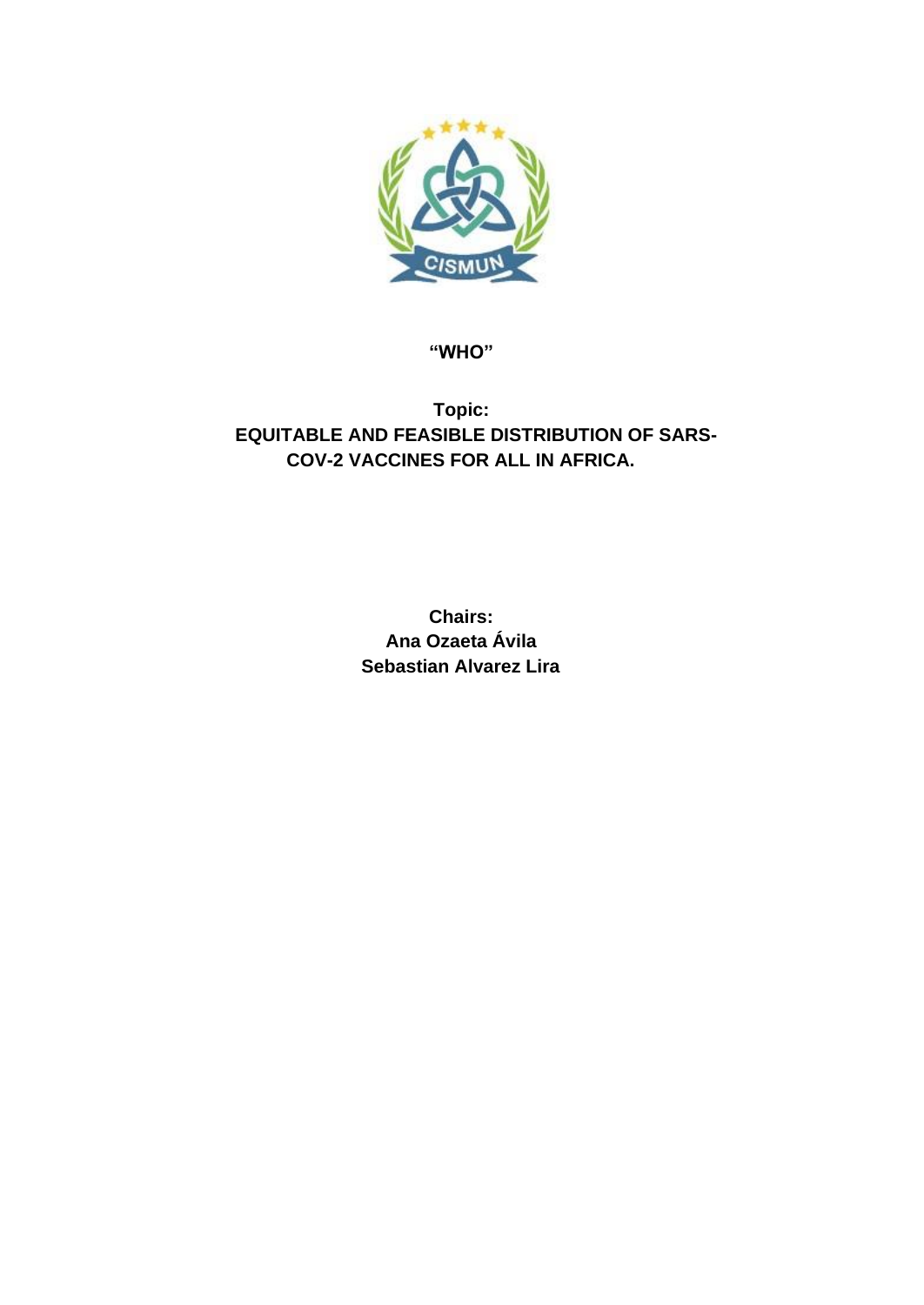### **Committee background:**

The World Health Organization, mostly known as WHO, is specialized and responsible for public health. The WHO was established on April 7th, 1948, but its work began in 1951 when it started helping financially and with technical resources.

"Its main objective is "the attainment by all peoples of the highest possible level of health" (Beech, P. 2020), this means WHO started to have universal health care, engagement with monitoring public health, coordinated responses to emergencies, promote better nutrition and well-being, serve the vulnerable and keep the world safe. It also functions as a forum for discussions of health issues.

"Dedicated to the well-being of all people and guided by science, the World Health Organization leads and champions global efforts to give everyone, everywhere an equal chance to live a healthy life" (WHO, N.D).

#### **Background**

The countries that have higher income get vaccines in an easier and faster way. As African nations highlight with its inequities, lack of resources such as vaccines are getting tougher to get.

Scientists have been working hard to develop different vaccines to defeat Covid-19 and it has been successful; seven vaccines have been approved to reduce hospitalization, risk of severe illness, and death because of the virus.

Worldwide, there have been over six billion vaccine doses administered, but only two percent have been in Africa because of its economic difficulty.

Vaccine transportation is also an important factor that affects Africa's lack of doses. This means that it gets even harder to shift them because vaccines need a certain amount of temperature.

The percentage of Covid-19 cases has been increasing in a significant way. Adding the new variants that have been developed through societies. This creates a bigger problem for African citizens.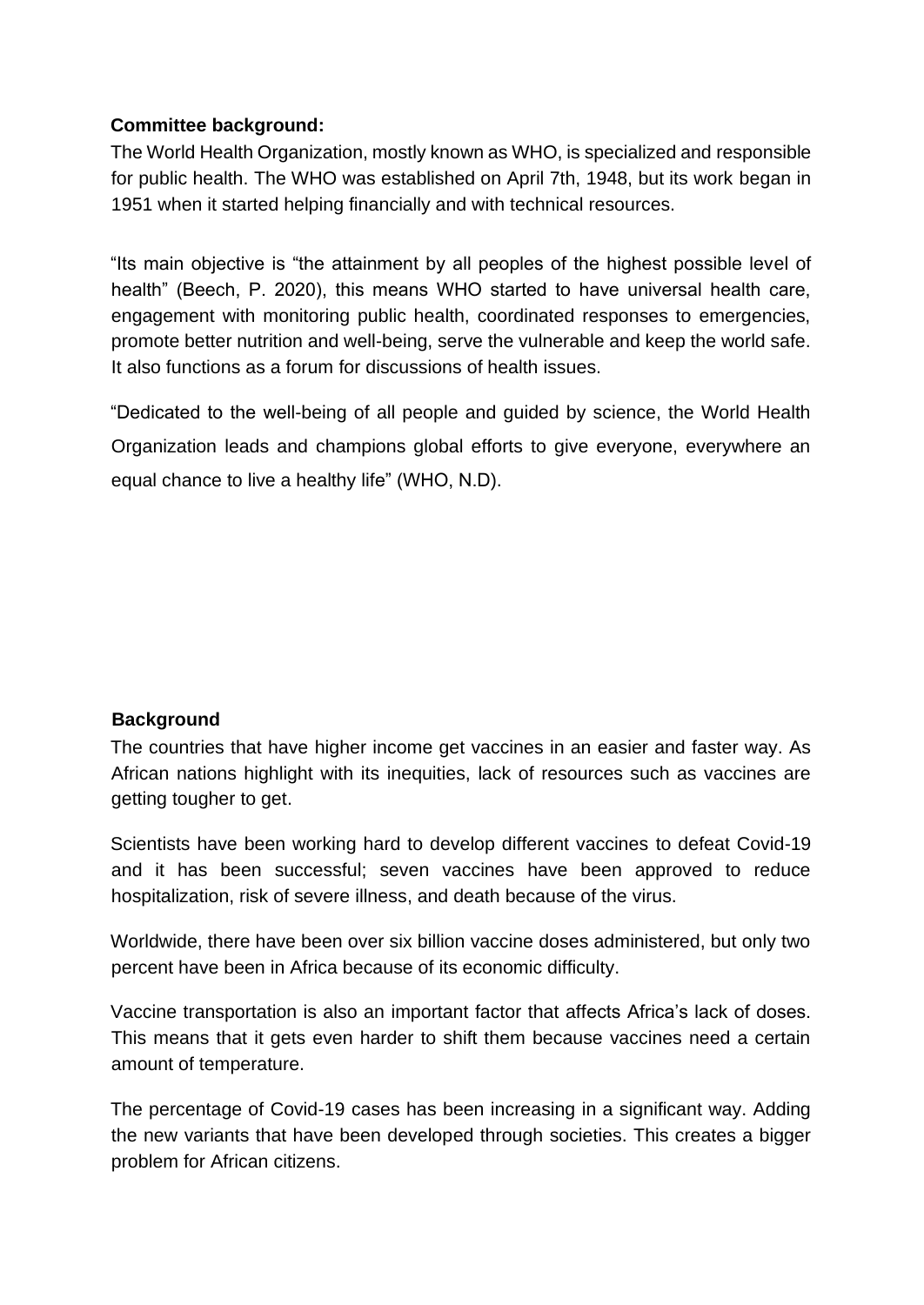During all the pandemic records there have been 11,182,000 documented cases and there are 16,600 new cases daily all-over African territory.

According to the "Our world data" of the University of Oxford, shows percentages of the people vaccinated (first, and second doses) of their countries, for example:

- Portugal, in a total of 94.62%, 91.20% is fully vaccinated and only 3.42% is partly vaccinated, which placed them in second place at the top of the chart of the fully vaccinated countries.

-China, in a total of 87.69%, 85.05% are fully vaccinated against the Covid, and 2.64% is partly vaccinated, China has committed to making it covid vaccines a global public good, the country has sold a little part and donated 174 million of vaccines according to Bridge, uploaded on February 7, 2022. -Canada, a total of 85.19% just 79.97% if vaccinated against covid, and 5.22% it's just partly. "The cumulative number of COVID-19 vaccine doses administered in Canada was 78,888,961 as of February 9, 2022." (Government of Canada, February 9, 2022).

France: in a total of 7 9.91%, 76.83% if fully vaccinated against Covid, and 3.08% is partly, just one dose, Although, a vaccination campaign has been launched, the epidemic continues spreading in France.

United States, a total of 75.54%, 63.94% is vaccinated and 11.60% it's partly, the Vaccination coverage varies widely by the age, because older adults became eligible first and some younger children are not yet allowed.

As we know the crises unfolding with the COVID-19 pandemic are challenging the whole spectrum of rights in International Human Rights Treaties.

The equitable access for vaccines, particularly protecting health care workers and those most at risk, is this way to mitigate the public health and the economic impact caused.

Signed an agreement with Janssen Pharmaceutica NV to supply up to 220 million doses of the J&J single-dose vaccine for all 55 Member States of the African Union (AU) by the end of 2022. Some 35 million doses are to be delivered by the end of this year. (UNICEF, NEW YORK, 8 July 2021).

#### **Guiding Questions:**

Exists an agreement between UNICEF and WHO, with Africa? How is the global supply network to produce the vaccine in Africa? Which agreements does Africa have with other countries in health service? Which is the global supply network to produce the vaccine in Africa?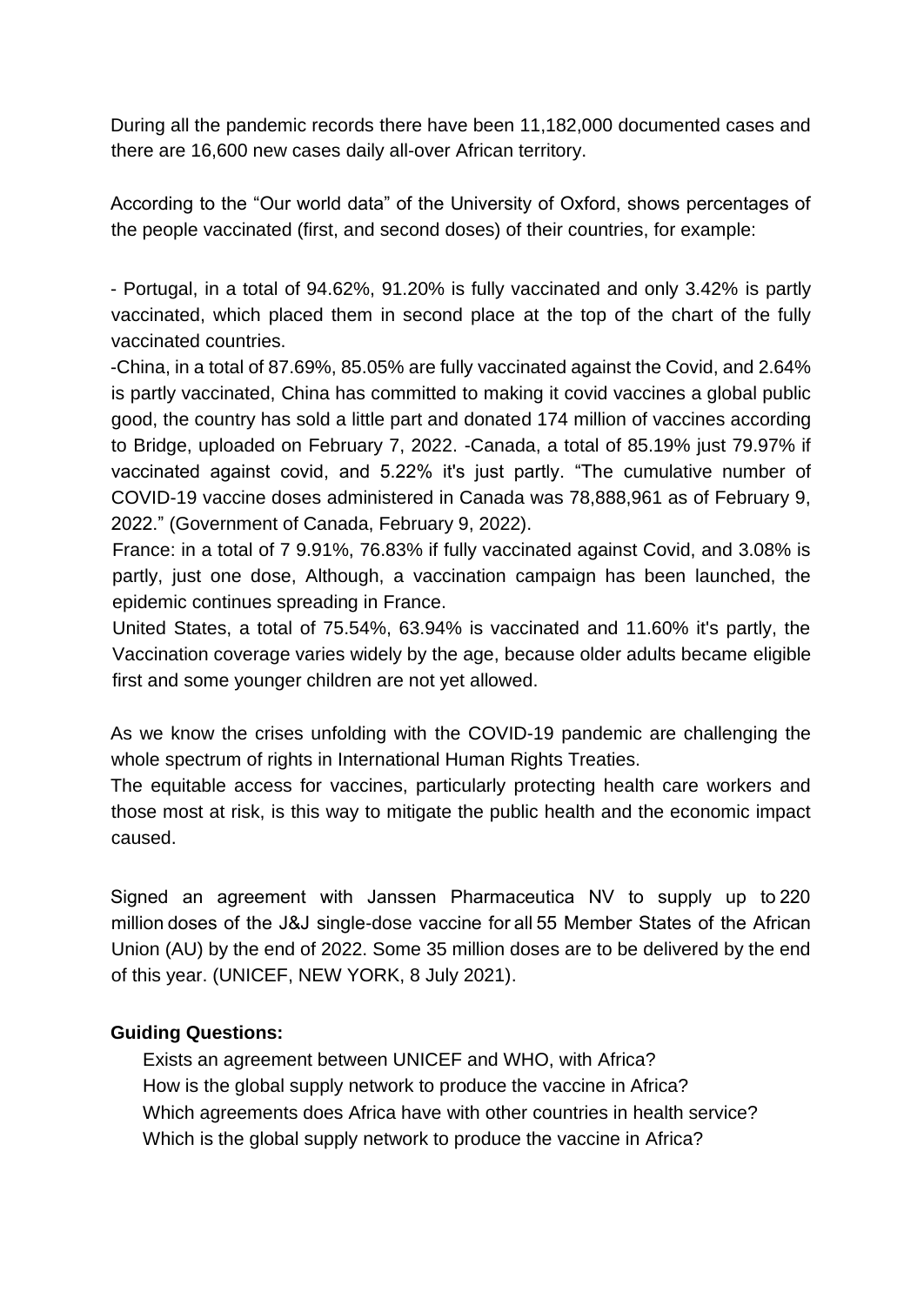#### **References:**

WHO. (N.D). About WHO. WHO.<https://www.who.int/about>

Beech, P. (2020). World Health Organization: what does it do and how does it work? World Economic Forum.

[https://www.weforum.org/agenda/2020/04/world-health-organiz ation-what-it-does](https://www.weforum.org/agenda/2020/04/world-health-organization-what-it-does-how-it-works/)[how-it-works/](https://www.weforum.org/agenda/2020/04/world-health-organization-what-it-does-how-it-works/)

Mwai, P. (2021). Covid-19 vaccinations: African nations miss WHO target. BBC. [https://www.bbc.com/news/56100076 R](https://www.bbc.com/news/56100076)ogers, A. (2021). Equitable and Feasible Distribution of SARS-CoV-2 Vaccines for All in Africa. ASTMH. [https://www.ajtmh.org/view/journals/tpmd/105/2/article-p278.xm](https://www.ajtmh.org/view/journals/tpmd/105/2/article-p278.xml) [l](https://www.ajtmh.org/view/journals/tpmd/105/2/article-p278.xml)

Institute Global. (2021). Africa Without Vaccines: Inequity Sets the World on Course for a Great Divide. Institute Global.

[https://institute.global/advisory/africa-without-vaccines-inequitysets-world-course](https://institute.global/advisory/africa-without-vaccines-inequity-sets-world-course-great-divide)[great-divide](https://institute.global/advisory/africa-without-vaccines-inequity-sets-world-course-great-divide)

Reuters. (N.D). Africa Covid-19 Tracker. Reuters. [https://graphics.reuters.com/world-coronavirus-tracker-and-map s/es/regions/africa/](https://graphics.reuters.com/world-coronavirus-tracker-and-maps/es/regions/africa/)

Ritchie, H. (March 5, 2020). *Coronavirus (COVID-19) Vaccinations*. Our World in Data.

Retrieved February 09 , 2022, from, [https://ourworldindata.org/covid-vaccinations.](https://ourworldindata.org/covid-vaccinations)

Canada, P. H. A. of. (2021, April 16). *Updates: COVID-19 vaccine doses administered* 

*in Canada*. Canada.ca. Retrieved

February 10, 10, 2022, from

https://health-infobase.canada.ca/covid-19/vaccine-administrati on/

Michas, F. (2022, February 7). *France: Covid-19 vaccine numbers by dose*. Statista.

Retrieved February 10, 2022, from

https://www.statista.com/statistics/1195620/vaccines-again-covi d19-france/